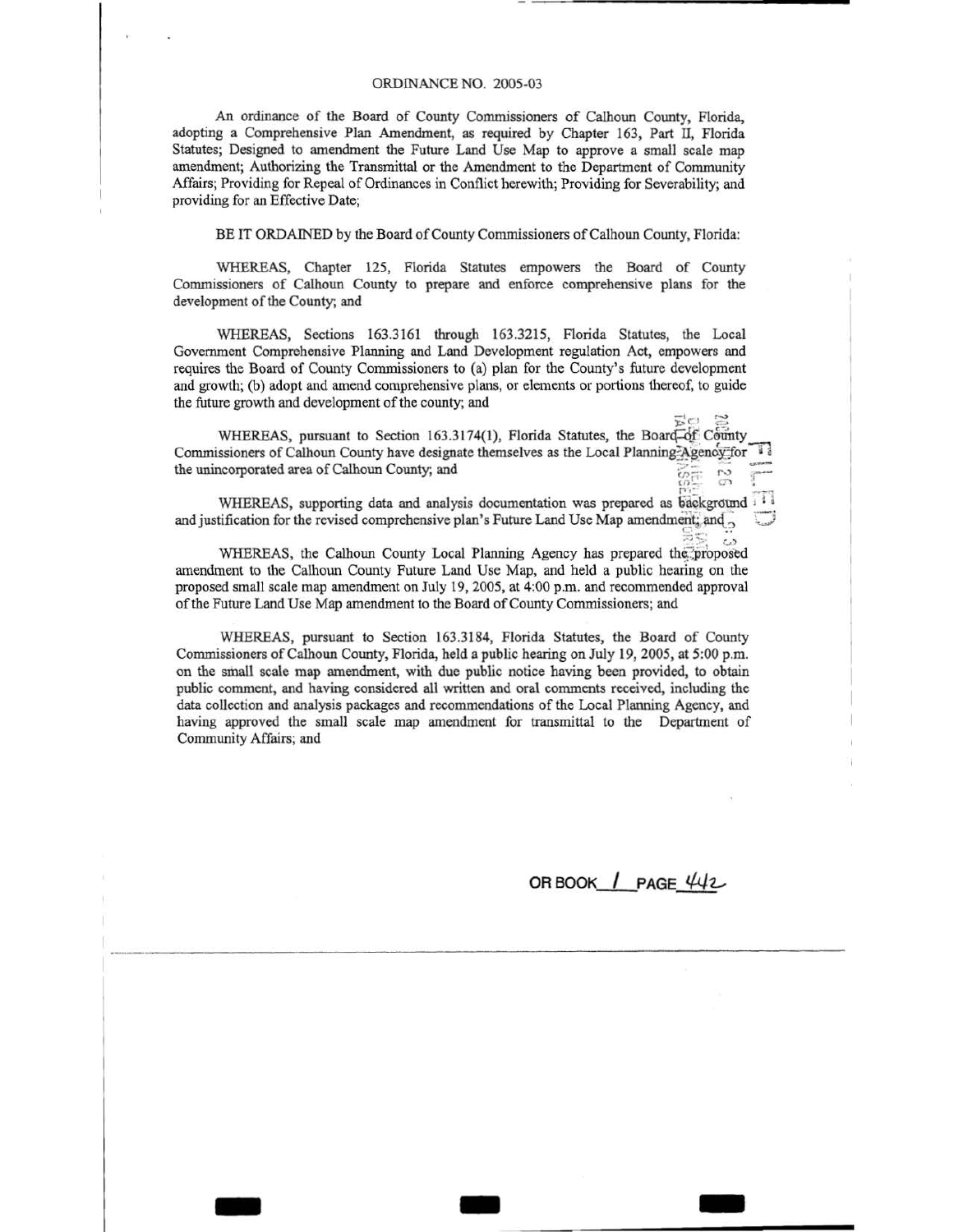WHEREAS, in exercise of its authority the Board of County Commissioners of Calhoun County, Florida, has determined it necessary and desirable to adopt the amended Future Land Use Map to encourage the most appropriate use of land, water and resources, consistent with the public interest; and deal effectively with future issues that may result from the use and development of land within Calhoun County.

- - -

NOW, THEREFORE, BE IT ORDAINED by the Board of County Commissioners of Calhoun County, Florida, as follows:

### Section l. Purpose and Intent.

This Ordinance is enacted to carry out the purpose and intent of, and exercise the authority set out in, the Local Government Comprehensive Planning and Land Development Regulation Act, Sections 163.3161 through 163.3215, Florida Statutes, and Chapter 125, Florida Statutes, as amended;

Section 2.. Calhoun County Future Land Use Small Scale Map Amendment.

The Future Land Use Map of the Calhoun County Comprehensive Plan is hereby amended to include the Map attached and incorporated herein. The amendment changes approximately 10 acres of land on Missy Lane, from Agriculture to Mixed Use Rural Residential Land Use. This property is located in Section 17, Township 1 North, Range 9 West.

## Section 3. Applicability and Effect.

The applicability and effect of the Calhoun County Comprehensive Plan shall be as provided by the Local Government Comprehensive Planning and Land Development Regulation Act, Sections 163.3161 through 163.3215, Florida Statutes, and this Ordinance.

# Section 4. Severability.

If any provision or portion of this Ordinance is declared by any court of competent jurisdiction to be void, unconstitutional, or unenforceable, then all remaining provisions and portions of this Ordinance shall remain in full force and effect.

#### Section *5.* Copy on File.

A certified copy of the enacting ordinance, as well as certified copies of the 2000-2010 Calhoun County Comprehensive Plan and Future Land Use Map as amended shall be filed with the Clerk of the Circuit Court of Calhoun County, Florida, and copies shall be made available to the public for a reasonable publication charge.

# Section 8. Transmittal to Department of Community Affairs.

Pursuant to Section 163.3184, Florida Statutes, the Calhoun County Commission hereby authorizes the transmittal of this Ordinance and the amended version of the Calhoun County 2000-2010 Comprehensive Plan Future Land Use Map as amended, to the Department of Community Affairs, pursuant to Chapter 163, Part TI, Florida Statues.

## Section 9. Effective Date.

Pursuant to Section 163.3184, Florida Statutes, this Ordinance and the amended version

**OR BOOK | PAGE**  $443$